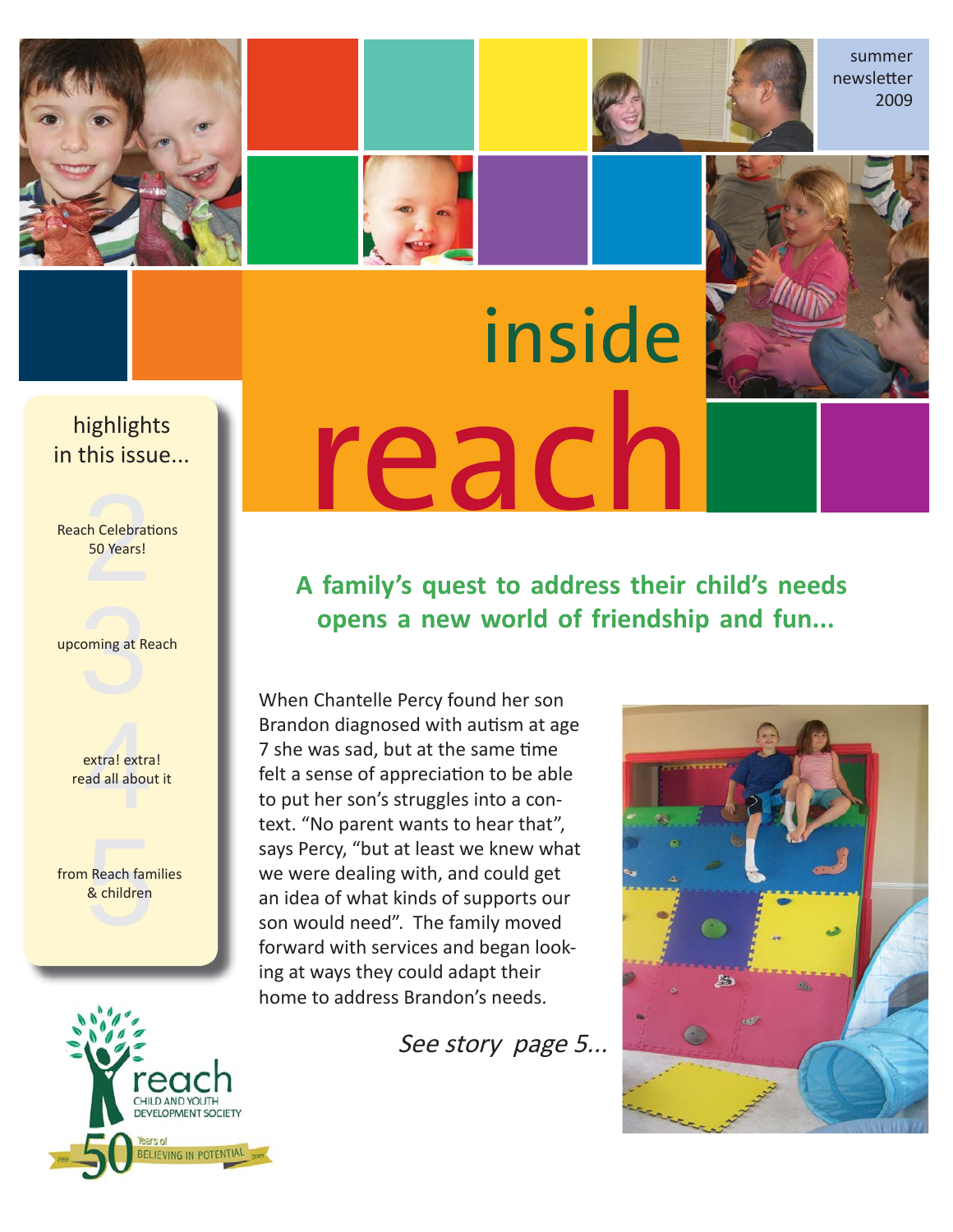# inside reach

is published quarterly and it is distributed free of charge to the membership of Reach Child and Youth Development Society.

If you would like to receive this newsletter electronically please contact Reach at info@reachdevelopment .org and write "electronic newsletter" in the subject line.

If you would like to become a member of Reach Child and Youth Development Society please call 604-946-6622 ext. 0 for more information.

If you would like to subscribe or unsubscribe to the "inside reach" newsletter please call 604-946-6622 ext. 0 or email info@reachdevelopment.org and write "newsletter" in the subject line.

Submissions are welcome. Childrens writing or artwork submissions are welcome. Please include your contact information with your submission.

Submissions can be emailed to cnidoski@reachdevelopment. org with "newsletter" in the subject line, faxed to 604-946- 6622 (please do not fax artwork), mailed or dropped off at the front desk. For more information about the "inside reach" newsletter please call 604-946-6622 ext.337.



### Let's Celebrate!

of Believing in Potential

with Master of Ceremonies QM/FM morning show host Tara McGuire

Please join current and former parents, youth (ages 15 and older) staff, board and community members as we commemorate our 50 year history in the South Fraser and pay tribute to those who forged the path that made a difference in the lives of thousands of children with special needs.

Saturday, October 17<sup>th</sup> from 5:30 to 9:30 p.m. In the Grand Ballroom at the Coast Tsawwassen Inn 1665-56<sup>th</sup> Street, Tsawwassen, Delta, B.C.

#### Our evening will include:

:: buffet dinner :: silent auction :: door prizes :: no-host bar :: :: entertainment by comedian Billy Mitchell :: Reach Society historical exhibit :: :: Reach Society annual general meeting with election of new board members ::

Cost: \$20 per person Bursaries available for families - please enquire RSVP by Sept. 11, 2009

Please RSVP and include payment with the enclosed reply card Seating is limited so reply early!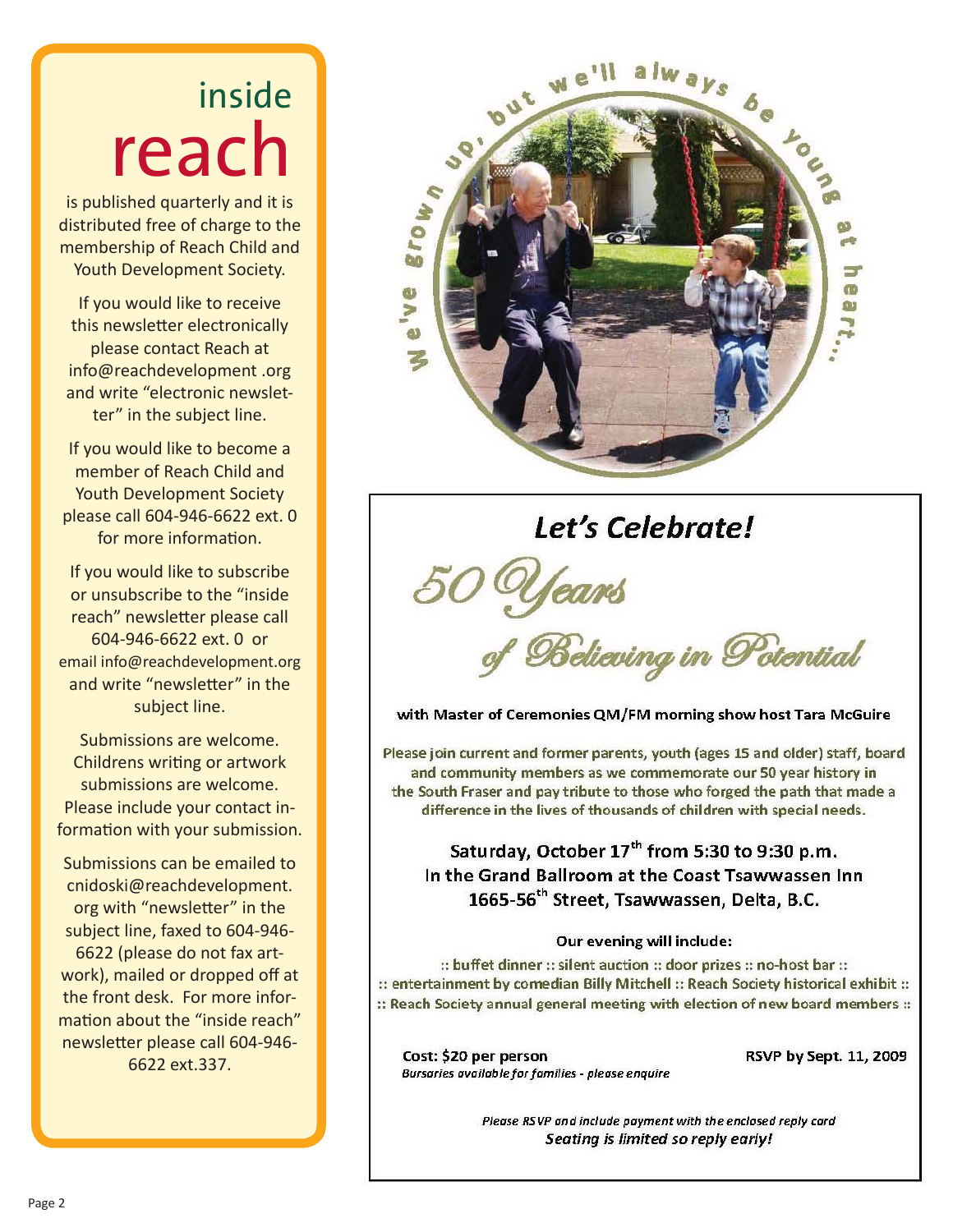### **Upcoming at Reach.**

#### **Fall Preschool Registration is on!**

y Reach Developmental Preschool-South Delta and North Delta are now accepting registration.

To register call 604-946-6622 ext. 308 in South Delta and 604-596- 0106 in North Delta.



#### *Parents Support Circles are back this Fall*

- Parent Support Circles are a free, bi-weekly, confidential parent gathering with a focus on parenting children with ADHD or behaviour challenges and are led by trained facilitators.
- Every second Friday starting September 11th Time: 9:30 - 11:30 a.m. at Reach Child and Youth Development Society - #3 3800 72nd Street, Ladner
- To register call Lisa at 604-946-6622 ext.342 or email lisaw@reachdevelopment.org or call Bella at 604-569-3110 or email at office@parentsupportbc.ca

# **ENALK NOW FOR AUTISI**

Reach Child and Youth Development Society is walking again as Team Reach at the Walk Now for Autism to raise money for autism research. Last year Team Reach raised over \$6,000.

The Walk Now for Autism is a family-friendly event so bring the whole family along. There are activities for the children, resources for families, light refreshments and entertainment. When you join Team Reach you receive a green Reach T-Shirt! To sign-up with Team Reach, or to sponsor a Team Reach walker, visit

www.walknowforautism.org/bc/reachdevelopment and click on Join Our Team at the top of the page,

The Walk route is approximately 3-4 km in length and the run is 5km.

The event takes place on Saturday, September 26, 2009 at Nat Bailey Stadium, Vancouver 4601 Ontario Street (at 30th Avenue). Registration opens: 8:30 AM Resource Fair opens: 8:30 AM Opening Ceremonies: 9:45 AM Walk/ Run Start: 10 AM Closing Ceremonies: 11:45 AM Event Close: 12 noon. We hope you join us in this fun and very worthwhile event!

### **from the Reach Library....**

Lisa Woudzia, Associate Executive Director, Reach Child and Youth Development Society



#### **Einstein Never Used Flash Cards**

By Kathy Hirsh-Pasek and Roberta Michnick Golinkoff

This is a book on learning and child development with a focus on the early years. It is an argument against the eagerness of parents to expose their children to structured educational environments. The basic argument is that playing is the best path to learning. Through play children are learning and discovering and developing a passion for gaining new information. Once this is structured, the passion can easily be destroyed and the anxiety that is associated with being successful in acquiring skills such as early reading and numeracy, works against the child being successful. An anxious child's brain is not able to absorb and learn while the mental energy is directed to whatever it is they fear or are anxious about. The book is not aimed at how to produce a smarter child. Its aim, despite the title, is to inform readers about the stages of child development and what is best for the child at each stage. I recommend this book as a well researched and easy to read guide to child development and parenting young children.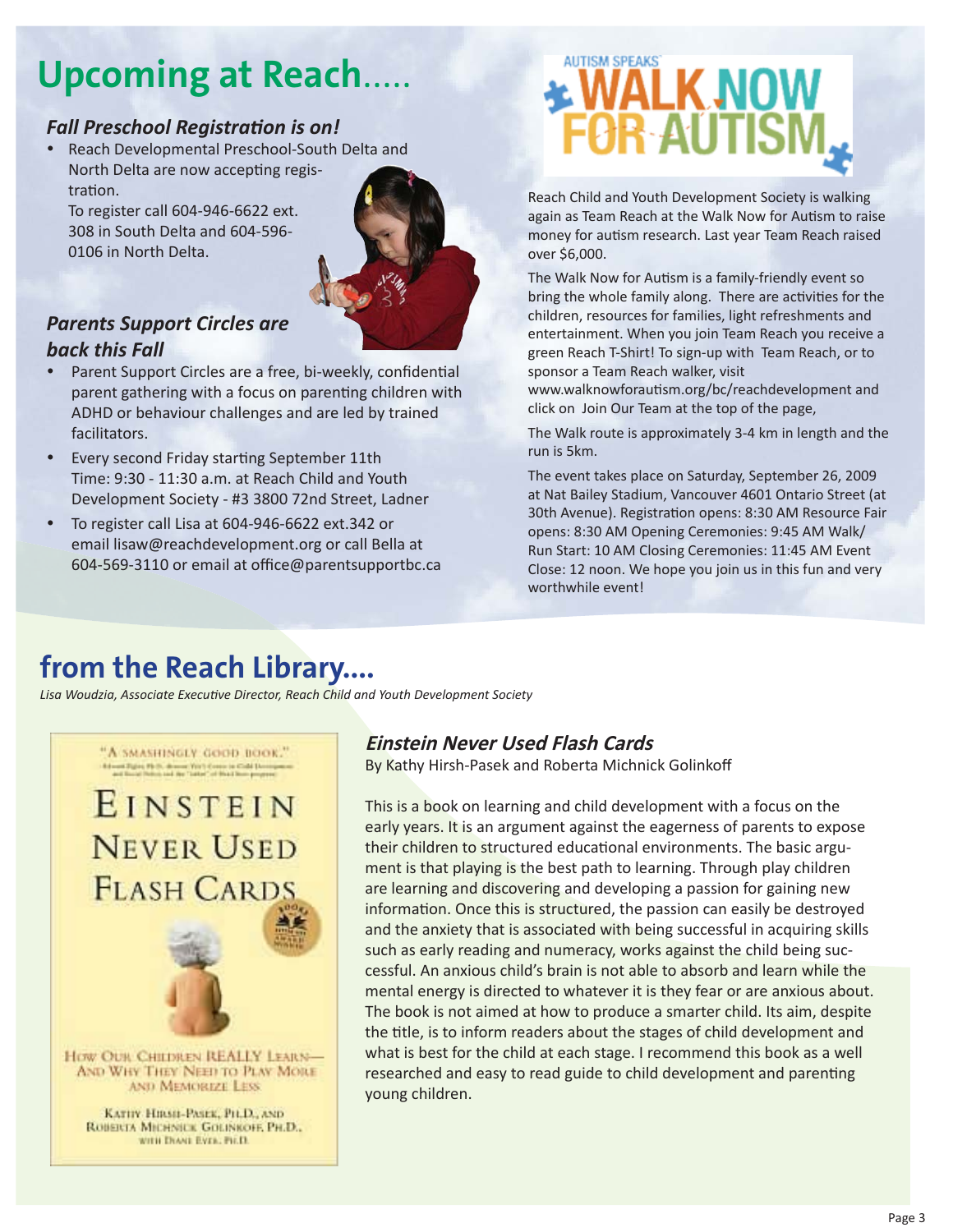**EXTRA EXTRA!**



The '70's were a time of great growth for Reach, then called Delta Association for Handicapped Children.

#### **Reach Developmental Preschool Beginnings…**

In 1971 a preschool for children with special needs was started by parents at the Ladner Farm Training Centre. It later moved to a newly constructed building at the Ladner United Church, thanks to donations from Tsawwassen-Ladner Kiwanis Clubs, local radio station campaign; and provincial government grants of \$12,500. As well, Lloyd MacKinnon, father of a preschool child and a Director of **Delta Associati on for Handicapped Children** spent many hours outside of his regular job doing the carpentry work on the school and supervised the renovations. In September 1976 the **Delta Child Development Centre (DCDC) preschool** opened for classes. As an inclusive preschool,

DCDC is one-of-a kind in the province and unique to the country, serving both children with special needs and children with typically developing needs together. In 1978 a Speech and Language Pathologist was hired to support children at the preschool.

Also in 1974, the Delta unit of the Association for Children with Learning Disabilities started a preschool called the **Delta School Readiness Program (DSRP)** in North Delta for children ages 3 to 6 years with developmental delays. In 2005 DSRP joins DCDC as one of 2 preschools under the umbrella of Reach Society, then called the Delta Association for

Child Development. The two preschools are now known as and Reach Developmental Preschool South Delta and Reach Developmental Preschool North Delta.

**More details about Reach's history can be found on the Reach Historical Timeline is coming soon to our website at: http://reach**development.org/50-years/index.php

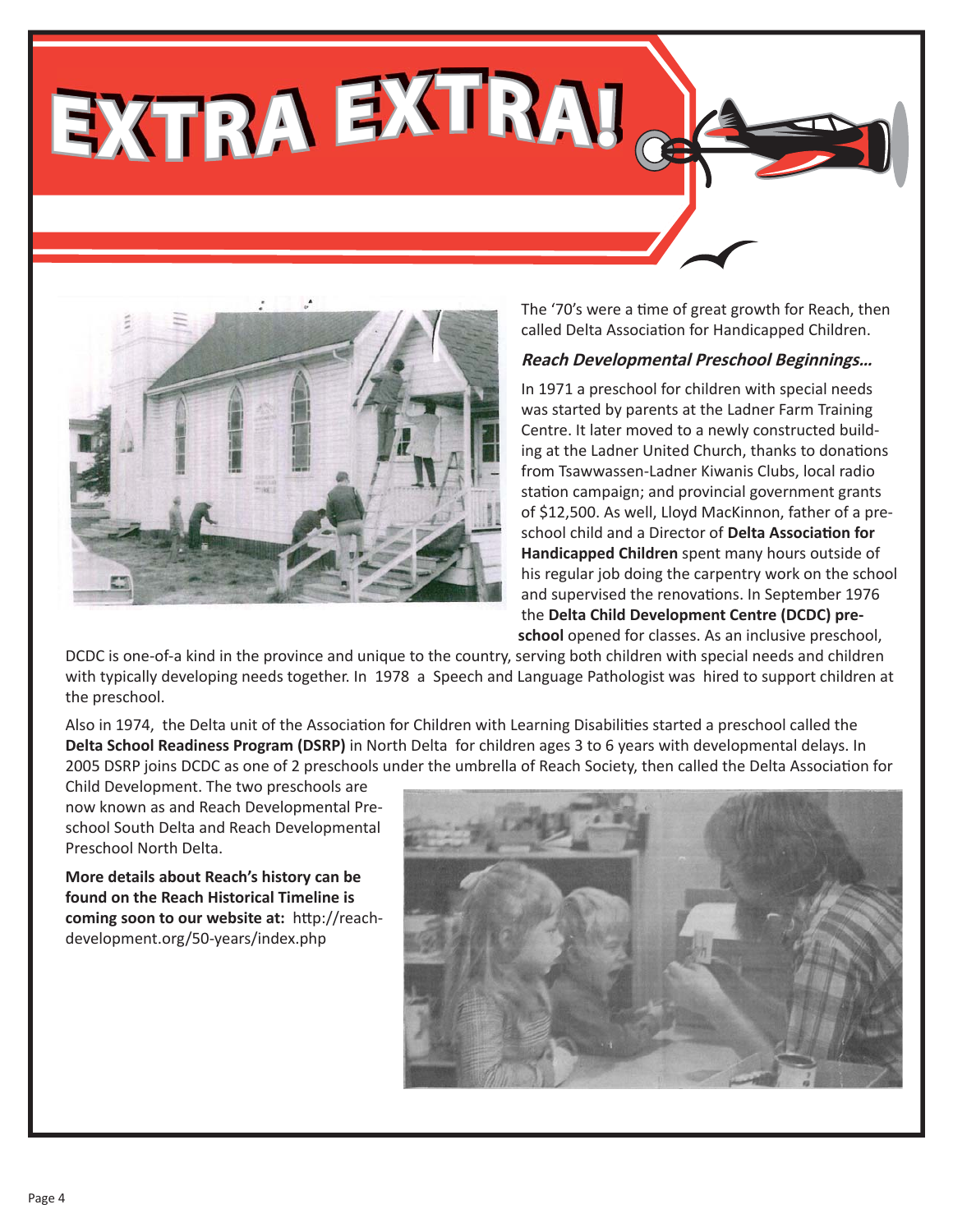### **From Reach Families and Children…**

*All children are unique and require diff erent kinds of approaches to help them develop to their potential. Some children will benefit from more structure, some from more quiet in their day, some from picture symbols for communicating. In this issue we feature a story about a child who needs the fun and unstructured play of the outdoors brought indoors and a family who has been creative enough to get the job done.*

Like many children with autism, 9 year old Brandon has endless amounts of energy, but has restrictions in the kinds of activities in which he can engage. "Playing side by side with another child is very difficult for Brandon", says Brandon's mother Chantelle Percy, "He tends to take toys away, throw things or leave the play to go do something else." Brandon also has restrictions regarding his play environment. He has had epilepsy since he was 8 months old and cannot, Chantelle explains, be in certain environments, such as very hot or cold weather, because they trigger seizures. Chantelle often needs to keep Brandon inside to play so she can control the temperature of the environment.

In the last year the family began to explore ways to address Brandon's activity needs in the home. "We wanted to provide Brandon with a place at home that would be safe, enjoyable for him, keep him busy and tire him out so he could sleep better at night" says Percy. They took Brandon to try out a Snoezelen room at Semiahmoo House Society. Snoezelen (pronounced SNOOZ-eh-len) was originally developed in 1975 in the Netherlands to provide an appropriate relaxation and leisure environment for people with sensory and learning disabilities. After the visit, the Percy's decided to turn their dining room into a special playroom using some of the principles of the Snoezelen room. In it they created a ball pit from plastic balls in a small outdoor pool, a tent with a tunnel, a rebounder, and biggest of all, a rock climbing wall. "Brandon loves to climb on furniture, cupboards and counters. The rock wall safely fills that climbing need he has."



To address the cost of creating the room the Percy's asked family and friends to replace regular birthday and Christmas gifts with things they needed for the new room. The family also consulted with experts regarding safety and construction. They received help from a contractor friend on the construction, and feedback on safety features of the rock wall, such as the fact that the wall had to be under 6' otherwise it would require belay equipment and helmets. The family also put pool noodles around the corners of the walls, and sponge mats on the climbing wall surface for softness.

The playroom has had a variety of benefits for the family. "We have noticed that Brandon is somewhat more relaxed after he has played in the room" says Percy. "But one of the big benefits is the time

the room provides for me as a parent to do the things I need to do, such as prepare lunch and dinner while I supervise and watch over Brandon in the room." Chantelle also noticed the change the room has made in Brandon's social life. "Now his cousins and kids from the neighborhood come over and can actually play with Brandon in the room. That's something that happened only very rarely before. It's great to see him play with friends in a way that they can all enjoy together". Brandon's younger sister Madeleine enjoys the room as well and plays with Brandon in it.

Brandon is currently receiving Reach Child and Youth Development Society Occupational therapy and Positive Behavioural Support services. He is making significant strides. The family will keep a watch on the room they developed for Brandon to see if it affects his behaviour or development any further. In the meantime they are happy that the room has brought a new world of fun and friendship into Brandon's life, helps keep him safe, and brings a little more balance into their daily life.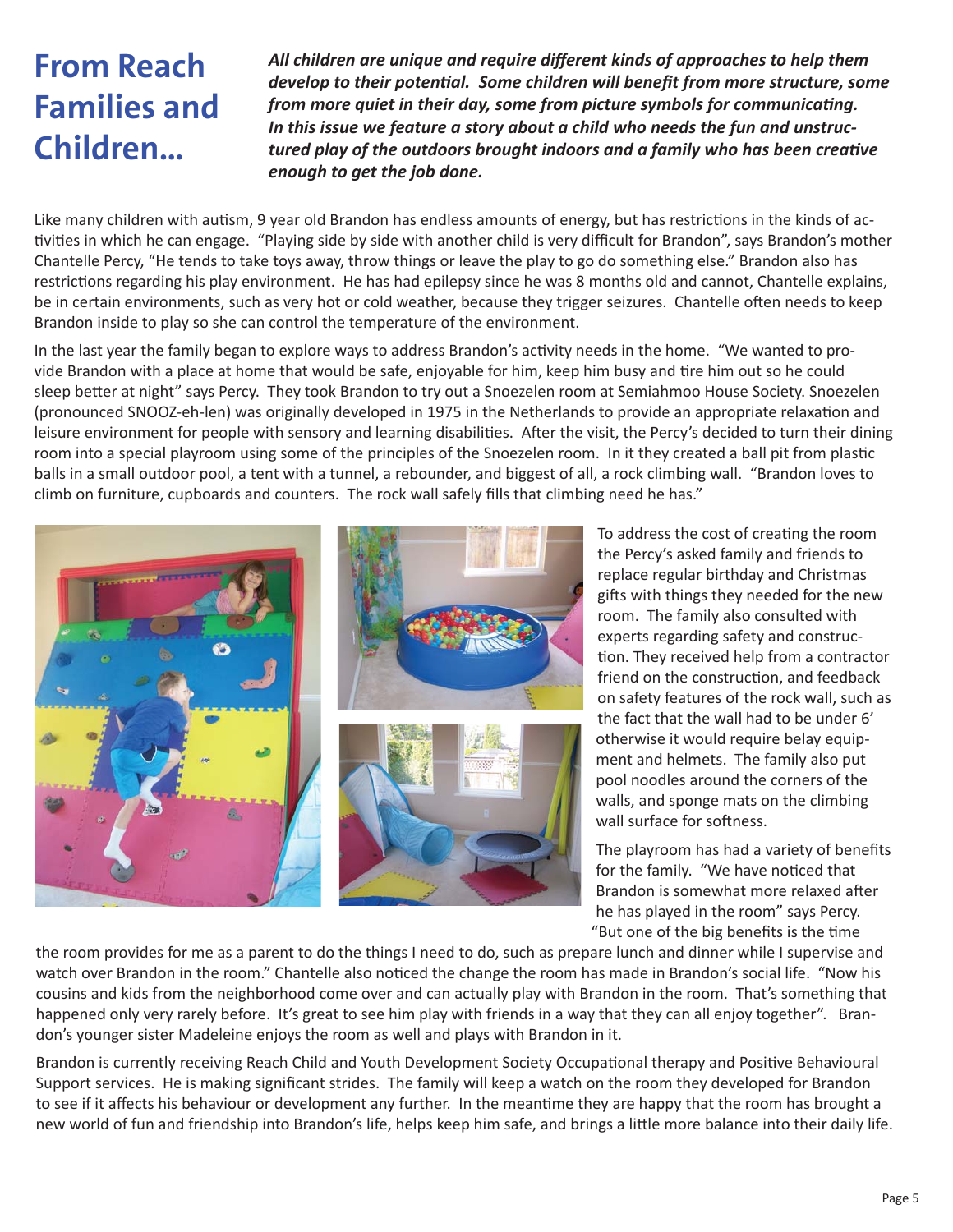### **From Reach Health and Safety Committee…**

**Home Food Safety Tips, Keep Your Family Healthy**

It is estimated that as many as 76 million people are stricken each year with food poisoning. During the warmer months, when many of us barbecue, picnic, or camp outside, the incidents of foodborne illnesses increases. Keep your family safe and healthy by following some basic safe food-handling tips. Symptoms of Food Poisoning: stomach cramps, diarrhea, vomiting, general body aches.

#### *Safe Food-Handling Tips:*

Wash hands and all preparation surfaces often: Use hot soap and water, or clean, wet, disposable washcloths and paper towels for cleaning your hands and surfaces.

Avoid cross-contamination: Do not let raw meat juices to come in contact with ready-to-eat foods. Wash plates, utensils, and cutting boards that held the raw meat or poultry before using them again for cooked food or vegetables.

#### **Cook food to proper temperatures:**

- Cook hamburger and other ground meats (veal, lamb, and pork) to an internal temperature of 160 degrees F, and ground poultry to 165 degrees F.
- y Cook steaks and roasts that have been tenderized, boned, rolled, etc., to an internal temperature of 160 degrees F for medium, and 170 degrees F for well-done. Whole steaks and roasts may be cooked to 145 degrees F for medium rare.
- Whole poultry should be cooked to 180 degrees F in the thigh. Breast meat should be cooked to 170 degrees F (This information courtesy of the USDA.)

**Chill or refrigerate all left over food immediately:** By following these steps whenever cooking, either in your home or while outdoors, you can significantly risk the chances of inadvertent food poisoning for you and your family.

# **Community.....***Reach announces a new program and partnership*

Reach Child and Youth Development Society is pleased to announce a new program in partnership with the Delta Local of Special Olympics BC and Delta Parks & Recreation.

The program, called Active Start has been designed by Special Olympics to promote the development of basic motor and sport skills for young children with intellectual disabilities in a fun and positive environment. Active Start is for 2-6 year olds and their parent/caregivers that focuses on basic motor skill development with attention given to positive movement experiences. The program will also promote proper nutrition, education, social network building

and an introduction to opportunities provided through Special Olympics BC. It has been a big hit in Vancouver and Richmond and Reach looks forward to encouraging Delta families to become involved.

There are plans to run the 12 week program twice, once in the Fall and again in the Winter/Spring and depending on availability of space, one set of sessions will be in North Delta and the other in South Delta. Fall Registration for Special Olympics BC ~Delta will be held in early September and more information is available from Reach staff in IDP and preschool programs or contact wizo@dccnet.com.



**Canada** 

**WINNING AT LIFE.** 

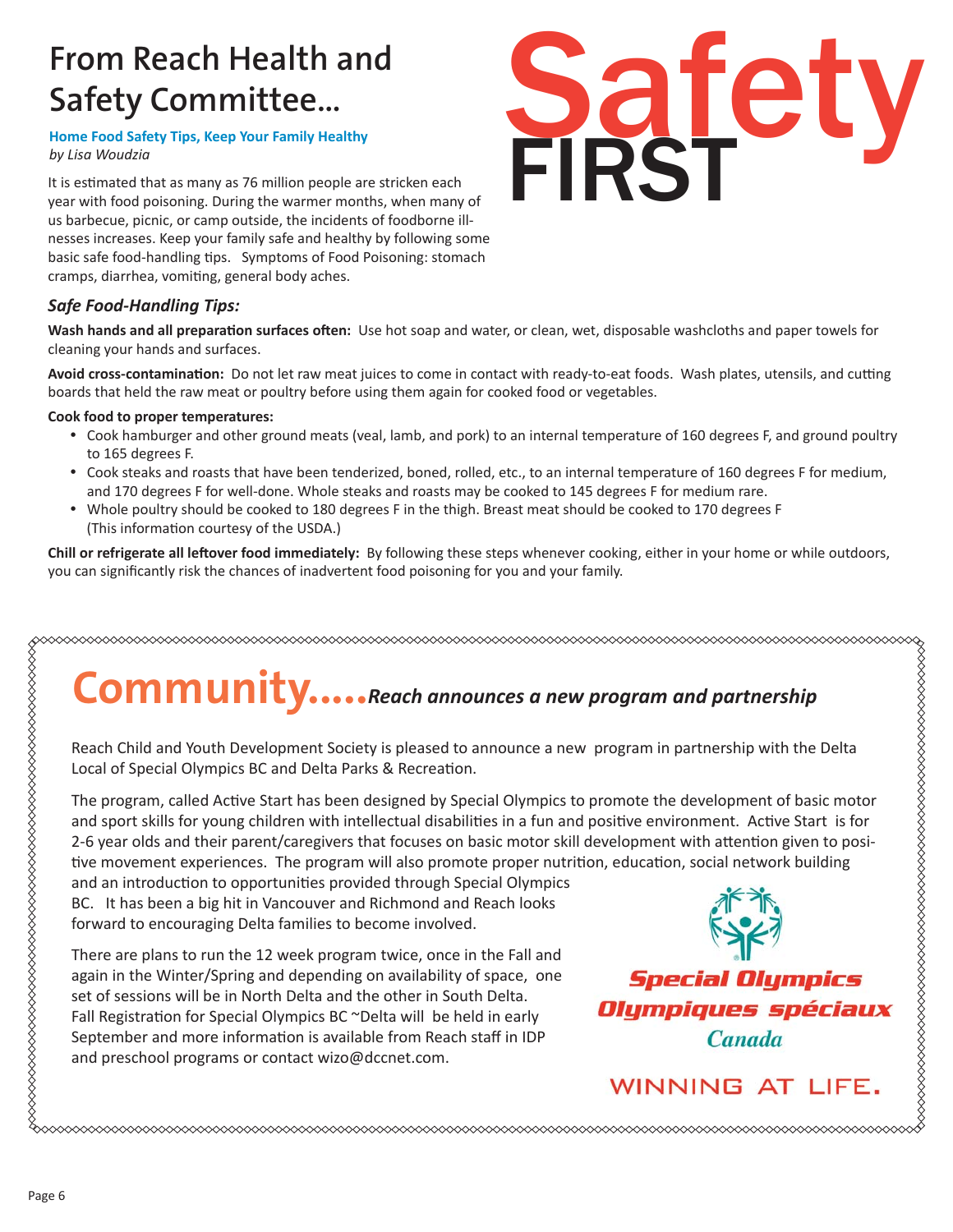# **Mark your calendars.....**

| Date & Cost                                                                                                   | <b>Event and description</b>                                                                                                                                                                                                                                                                                                                                                                                                                                                                                                                                                                                                                                                                                                                                   | <b>Location and Contact information</b>                                                                                                                                                                                                          |
|---------------------------------------------------------------------------------------------------------------|----------------------------------------------------------------------------------------------------------------------------------------------------------------------------------------------------------------------------------------------------------------------------------------------------------------------------------------------------------------------------------------------------------------------------------------------------------------------------------------------------------------------------------------------------------------------------------------------------------------------------------------------------------------------------------------------------------------------------------------------------------------|--------------------------------------------------------------------------------------------------------------------------------------------------------------------------------------------------------------------------------------------------|
| Saturday<br>Sept. 19th<br>1:00-4:00 pm<br>Cost: \$20                                                          | Learning through Tears: Cultivating Resilience and Dealing with<br>Frustration in Children: A workshop for ChildCare providers<br>Hosted by ChildCare Options Presented by Dr. Deborah MacNamara is an<br><b>Educator and Counsellor.</b><br>Childcare professionals and educators today report increasing levels of<br>frustration and aggression in children today and much can be done when<br>one understands the root of frustration for children and the role of tears in<br>this process. Stepping-in to help children take up a relationship with their<br>frustrations is critical in ensuring their healthy development. Strategies<br>for helping children find their tears as well as coping with frustration and<br>aggression will be discussed. | To register on-line go to go to http://www.<br>childcareoptions.ca or phone 604-572-8032<br>Child Care Options<br>6878 King George Highway<br>Surrey, BC                                                                                         |
| 2-Day workshop:<br>Thursday<br>September 24th and<br>Thursday October 1st<br>$9:30 - 1:30$ p.m.<br>Cost: \$10 | <b>Positive Parenting: The Basics and Beyond"</b><br>Presented by Camille Netherton, Reach Child and Youth Development<br>Society.<br>A two-part interactive approach to creating a positive, supportive<br>atmosphere for your family interactions. You will learn : Positive strategies<br>for dealing with difficult behaviour, how to diffuse power struggles,<br>offer appropriate choices, be consistent, provide consequences, model<br>appropriate behaviour and much more!                                                                                                                                                                                                                                                                            | Reach Child and Youth Development Society<br>#3 3800 72nd Street<br>Delta, BC<br>To register call 604-946-6622 or email<br>info@reachdevelopment.org                                                                                             |
| Thursday<br>October 15th<br>Cost: \$10                                                                        | The IEP: Individual Education Plan<br>Presented by Pam Collins, Reach Child and Youth Development Society.<br>In this workshops parents who have children with special needs will<br>learn how to have an Individual Education Plan that is goal-oriented,<br>measurable, consist of specific strategies, & reviewed regularly, so it really<br>helps your child to maximize his or her potential.                                                                                                                                                                                                                                                                                                                                                             | At Reach Child and Youth Development Society<br>#3 3800 72nd Street<br>Delta, BC<br>To register call 604-946-6622 or email<br>info@reachdevelopment.org                                                                                          |
| Saturday<br>October 3, 2009<br>$8:30 - 3:30$<br>Cost: Early bird \$75                                         | <b>Teaching Individuals with ASD about Sexuality</b><br>An Introduction for School Teams and Parents<br>Presented by Joy Becker, RN, BSN through ACT: Autism Community<br>training.<br>This workshop is designed to give parents, caregivers, and profes-sionals<br>a foundation for teaching individuals with ASD and/or other special needs<br>about sexuality. It will include information about the sexual development<br>of children and the information they need at various stages of their<br>development.                                                                                                                                                                                                                                             | To register visit the website at<br>http://www.actcommunity.net/<br>or call Toll-free 1-866-939-5188 or 604-205-<br>5467 or email info@actcommunity.net<br>SFU - Harbour Centre Campus<br>Room 1400<br>515 West Hastings Street<br>Vancouver, BC |
| Friday October 23rd<br>$8:00 - 2:00$ p.m.<br>Cost: \$55 per person                                            | Speaking of Kids Conference: The Right To Learn, The Power<br>To Succeed presented by the Learning Disabilities Association of B.C.<br>Vancouver Chapter. Featuring special guest Marlee Matiln., critically<br>acclaimed for her motion picture debut in 'Children of a Lesser God', and<br>Dr. Lee Gunderson with his workshop 'Smart But Stuck - Is it a Reading<br>Problem or a Language Problem'                                                                                                                                                                                                                                                                                                                                                          | To register go to www.ldav.ca/conference<br>or contact: events@ldav.ca<br>(604) 873.8139<br>Killarney Secondary School<br>6454 Killarney Street<br>Vancouver B.C.                                                                                |
| October 24th<br>$9:00 - 3:00$ pm<br>Cost: \$20                                                                | Fear Factor: Including Children with Challenging Behaviours<br>Presented by Debrea Mayer and sponsored by the Delta ECD (Early Child<br>Development) Committee and Options Surrey Community Servcies Society.<br>This event is for child care providers to assist in embracing the notion of<br>inclusion and in re-shifting attitudes about the special supports that many<br>children require in order to be successful.                                                                                                                                                                                                                                                                                                                                     | At the Coast Tsawwassen Inn<br>1665 56th Street<br>Delta, BC<br>To register call Child Care Options at<br>604-572-8032                                                                                                                           |